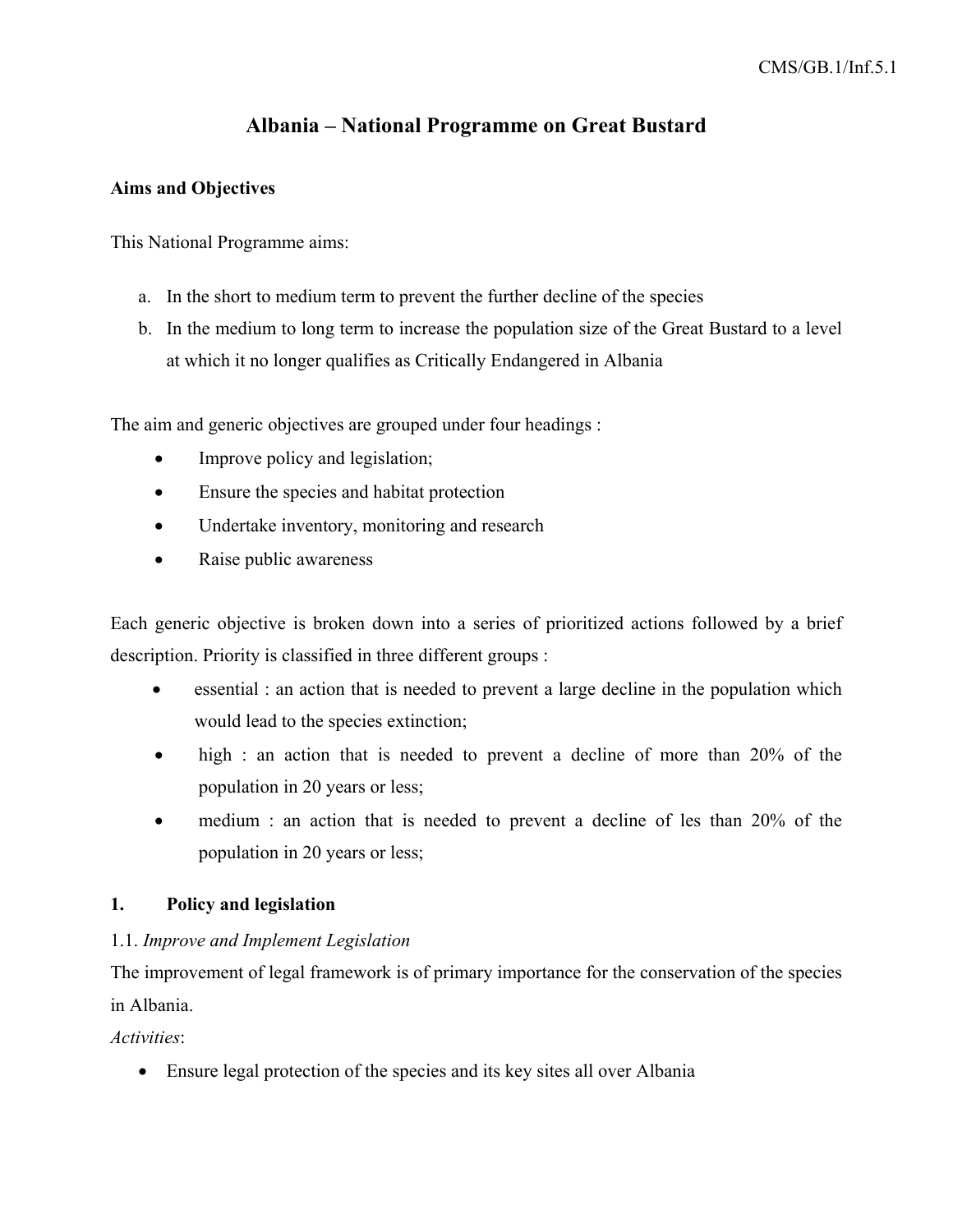• Promote the designation as protected areas of the southern part of Karavasta and Kopliku (north-east of Lake Shkodra).

*Priority* : essential

# 1.2. *Prepare and implement the Species Action Plan*

A National Action Plan is necessary for identifying the appropriate conservation measures as well as their timing.

*Activities* :

- Prepare the National Action Plan for the Conservation of the Great Bustard,
- Implement the National Action Plan of the Great Bustard

*Priority* : essential

# **2. Ensure the species and habitat protection**

### 2.1. *Ensure the protection of migrating/wintering areas*

All wintering/migrating areas identified as key or potential key sites should be protected and nature conservation laws strictly implemented.

*Activities*:

• Ensure the enforcement of nature conservation laws in key and potential key sites *Priority*: essential

# 2.2. *Control Hunting*

Hunting activity should be strictly controlled. Particular attention should be paid to hunting activity (actual scale, impact and prognosis for the future) especially in identified key sites. *Activities*:

• The implementation of the ban on hunting in all wintering and staging areas *Priority*: essential

# 2.3. *Carry out appropriate* s*ite management*

The increased vegetation in Bedati (south of Karavasta area) is very likely to be a limiting factor not only for the Great Bustard but also for other species related with semi-arid habitats.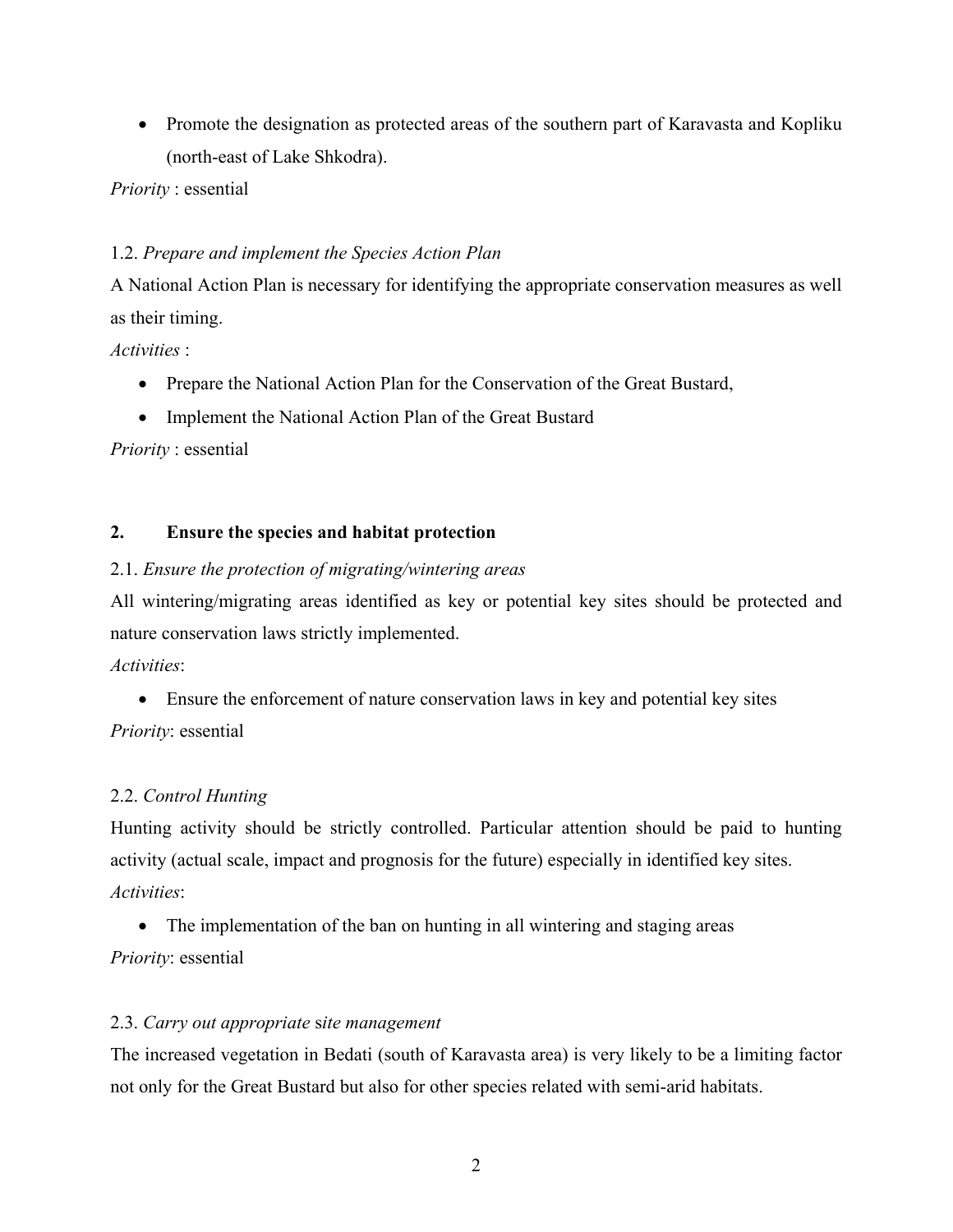*Activities*:

• Carry out appropriate vegetation management in Bedati (south of Karavasta area) *Priority*: essential

#### **3. Carry out monitoring and research**

### 3.1. *Undertake inventories of wintering/migrating birds*

A detailed inventory and further monitoring programs are very important for identifying the precise conservation status of the species as well as the efficiency of the conservation measures *Activities* :

• Undertake a national inventory for identifying the number as well as distribution areas of wintering/migrating individuals

• Annually monitor the wintering/migrating individuals in key and potential key sites *Priority* : essential

### 3.2. *Monitor ecological change*

Habitat changes are of course influencing the abundance of the species.

*Activities:*

• Monitor habitat changes and identify responsible factors at key sites (Bedati, Kopliku etc).

*Priority:* high

### 3.3. *Monitor prey populations*

Knowledge on the situation of prey population is a good indicator of the availability of wintering/migrating habitats.

*Activities* :

• Monitor prey populations in key and potential key sites.

*Priority* : high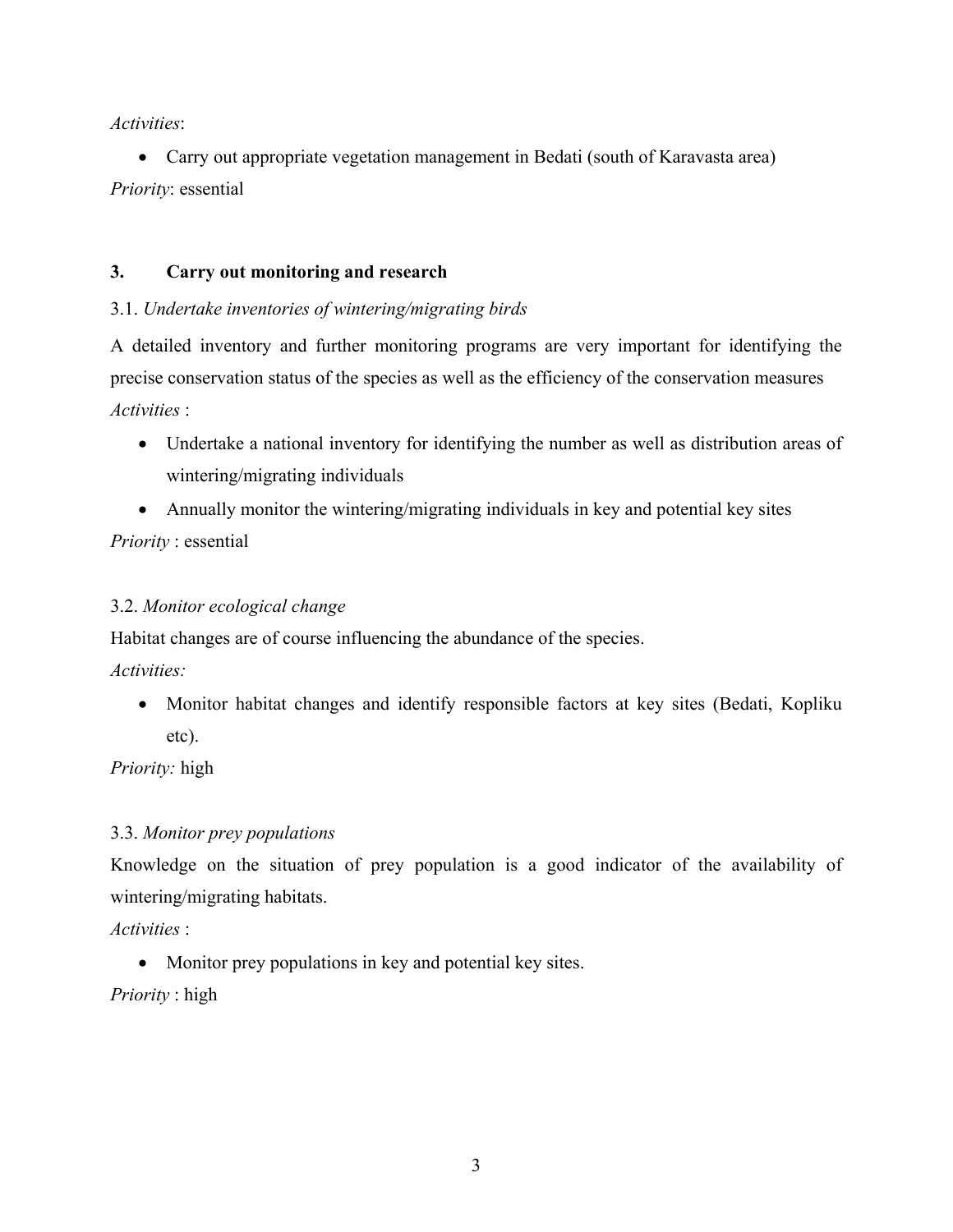### **4. Raise public awareness and undertake training**

### 4.1. *Raise public awareness*

Raising awareness among different local stakeholders (local communities, local hunters, local politicians) is a very important step towards effective and long-term conservation of the species. *Activities* :

- Inform land-users, decision-makers at local, regional and national level about the importance of the preservation of the Great Bustard,
- Undertake public awareness campaigns with hunters, shepherds, farmers, local communities, local authorities, etc.,
- Organize talks in primary and secondary schools of Bedati (Karavasta) and Kopliku (Shkodra) area,
- Produce publications (leaf-lets, booklets, posters, etc.) about the conservation of the species.

*Priority* : high

### 4.2. *Undertake Training*

*Activities* :

• Train members of local NGOs on environmental education, conservation and management of the species and its habitats.

*Priority* : medium

# *Implementation Calendar*

In difference from other Action Plan the one we have proposed for the Dalmatian Pelican is foreseen for a working period of 5 years. There are no objectives falling in the "long" time-scale classification. As stressed in the entrance of this Action Plan, the foreseen objectives and activities should be reviewed and updated every five years.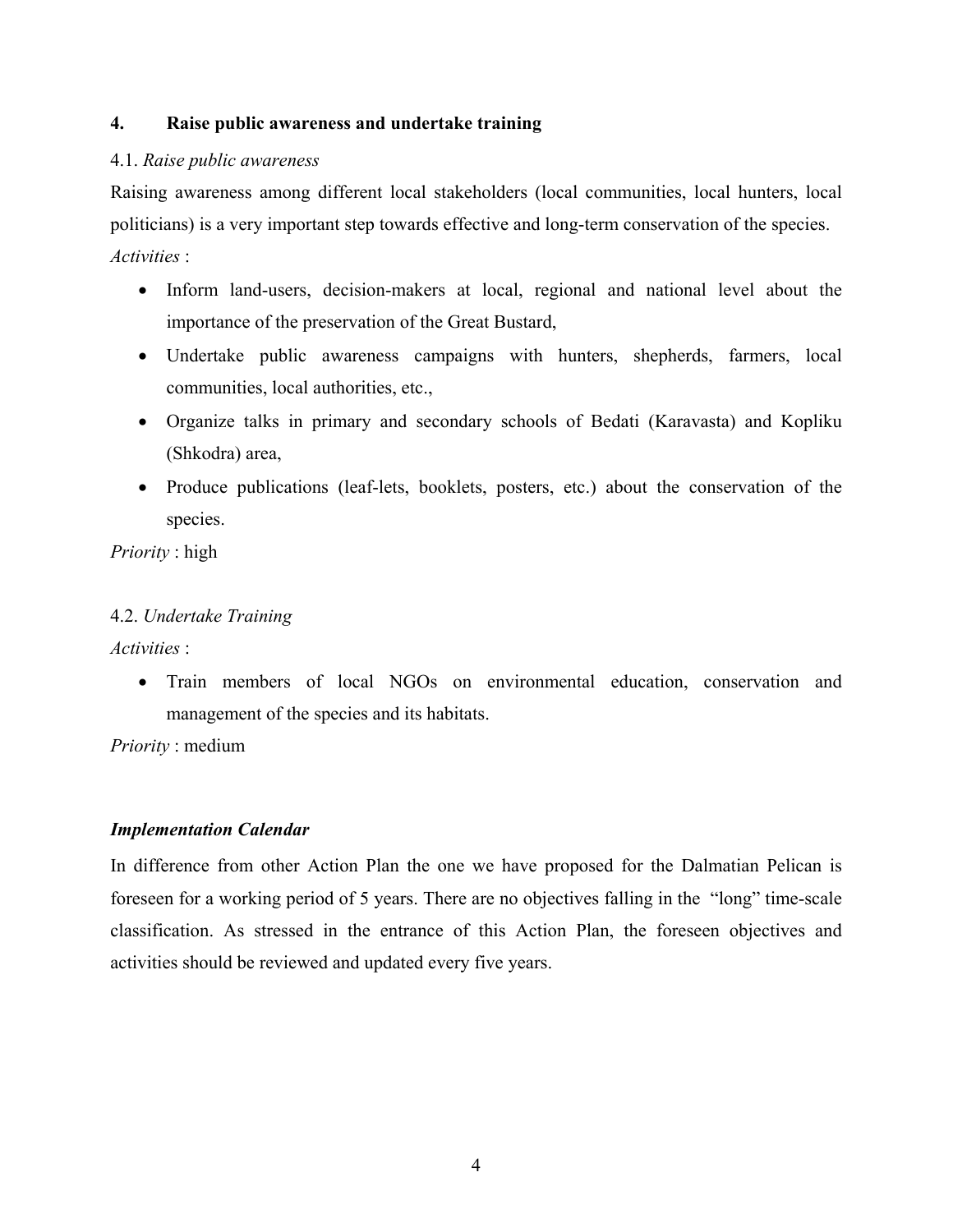| <b>Activities</b>                                                | Timing         |
|------------------------------------------------------------------|----------------|
| <b>Policy and legislation</b>                                    |                |
| Ensure legal protection of the species and its key               | Next 1-2 years |
| sites all over Albania                                           |                |
| Promote the designation as protected areas of the                | Next 1-2 years |
| southern part of Karavasta and Kopliku (north-east)              |                |
| of Lake Shkodra).                                                |                |
|                                                                  |                |
| National Action Plan for the<br>Prepare<br>the                   | Next 1-2 years |
| Conservation of the Great Bustard,                               |                |
| Implement the National Action Plan of the Great   Next 1-2 years |                |
| <b>Bustard</b>                                                   |                |
|                                                                  |                |
| Ensure the species and habitat protection                        |                |
| Ensure the enforcement of nature conservation                    | Next 1-2 years |
| laws in key and potential key sites                              |                |
|                                                                  |                |
| The implementation of the ban on hunting in all                  | Next 1-2 years |
| wintering and staging areas                                      |                |
|                                                                  |                |
| Carry out appropriate vegetation management in                   | Next 1-2 years |
| Bedati (south of Karavasta area)                                 |                |
|                                                                  |                |
| Carry out monitoring and research                                |                |
| Undertake a national inventory for identifying the               | Next 1-2 years |
| number<br>well<br>distribution<br>as<br>of<br>as<br>areas        |                |
| wintering/migrating individuals                                  |                |